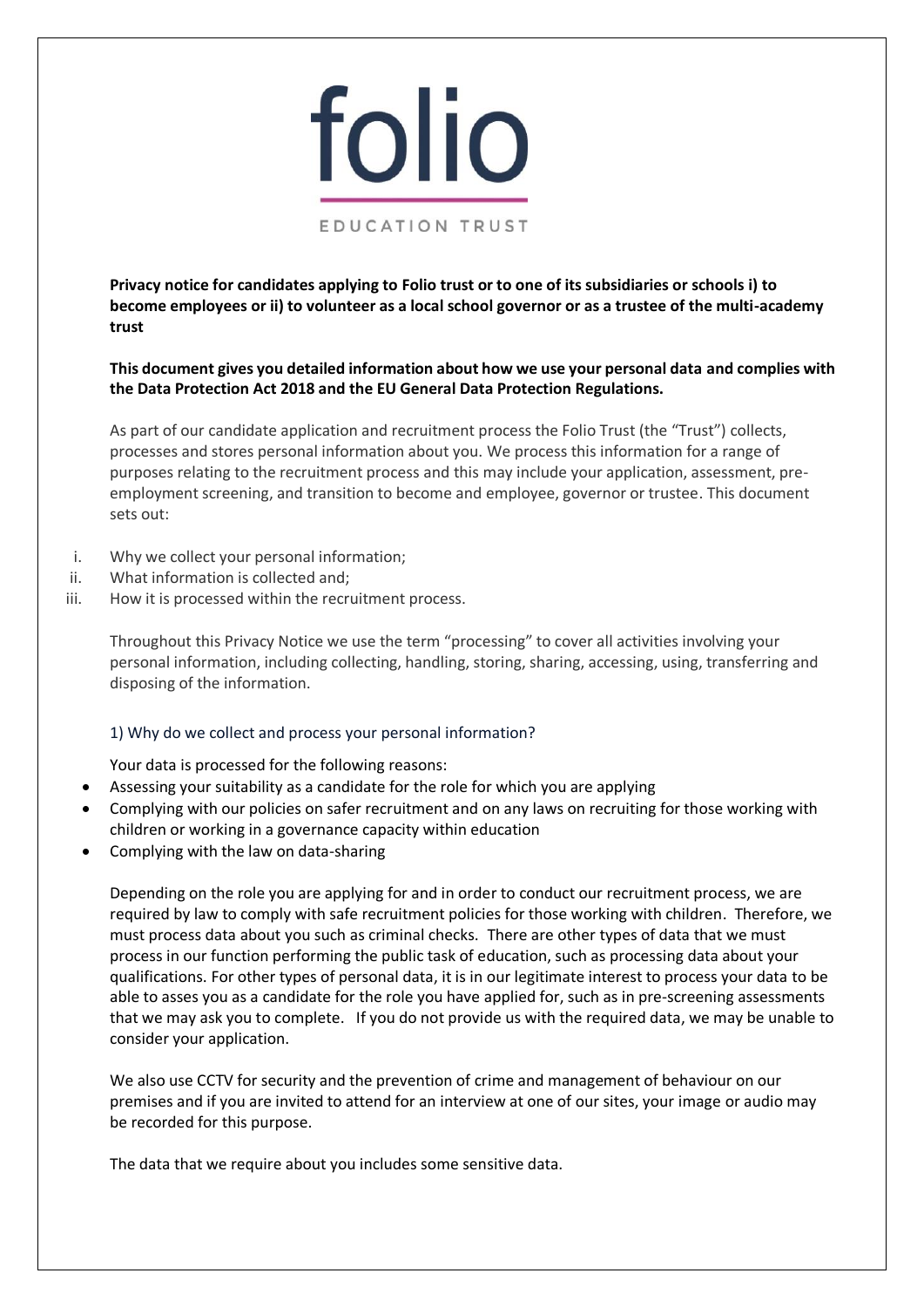*Sensitive data that we must know about*

- We operate in the public interest to educate children. We must be certain that you are able to perform in your role and have a legitimate interest in processing health-related information for potential employees to enable us to do that.
- We must also provide the right level of care and support for all of our pupils and ensure that they are safe. The data that we require about you includes some sensitive data, which you **must** tell us about, for example, about criminal convictions or police cautions. If we were unable to store or process this information, we would be unable to assess your suitability to work with children or to perform a voluntary governance role with us and we would be unable to ensure the safety of our pupils.

# *Sensitive data that you do not have to share with us*

- Some sensitive data is shared with us *optionally* e.g. ethnicity**.** This data is held and processed only because you have agreed to share this data with us.
- You can change your mind at any time and you can request for it to be deleted.

In order to manage your application at different stages, we process personal information about you as set out below. We only process your information as necessary for the purposes of progressing your application or as required by law or regulatory requirements, so not all of the purposes set out below will apply to you all of the time.

- Application: CV or application form, name, address, employment history, academic and professional qualifications, age, diversity (i.e. gender. ethnicity, disability, sexual orientation), nationality, previous disciplinary matters, parents' educational attainment, eligibility for free school meals – and in the case of an application for our volunteer governance roles, we may request the names and ages of any of your children attending our schools as well as any other outside interests, directorships or positions etc;
- Assessment: CV or application form, psychometric tests (such as a situational judgement test, ability or personality test), interview (face to face, telephone or video), behavioural assessments (such as a role play, group exercise or presentation), technical assessments;
- Pre-employment screening: criminal records check

# 2) What personal information might we process about candidates?

# The personal data that we hold about you may include:

- Personal details, including names, date of birth, photograph and National Insurance number
- Education and work history including professional qualifications and skills;
- Employer feedback / references to include regulated references where necessary;
- Nationality / visa / right to work permit information; (e.g. passport, driving licence, National Insurance numbers)
- Images and audio from recorded assessments or from on-site CCTV;
- Results of pre-employment screening checks (e.g. credit history, criminal records check where permitted under local law)
- Assessment results e.g. psychometric assessment results, results from on-site testing and video or telephone assessment
- Personal characteristics such as ethnic group, religion, disability, medical impairments, safeguarding self-declaration and DBS status. **Information about your ethnicity or religion is optional and you can ask for this information to be removed from our files.**
- Employment contracts and remuneration details
- Qualifications
- Attendance and absence information as well as performance and disciplinary records
- Biometric data in the form of a numerical code that represents your fingerprint to enable you to use our cashless catering service. **This data is optional. This data is not shared externally and is held within the school on school systems. If you prefer, you can be issued with a code or card to use our cashless**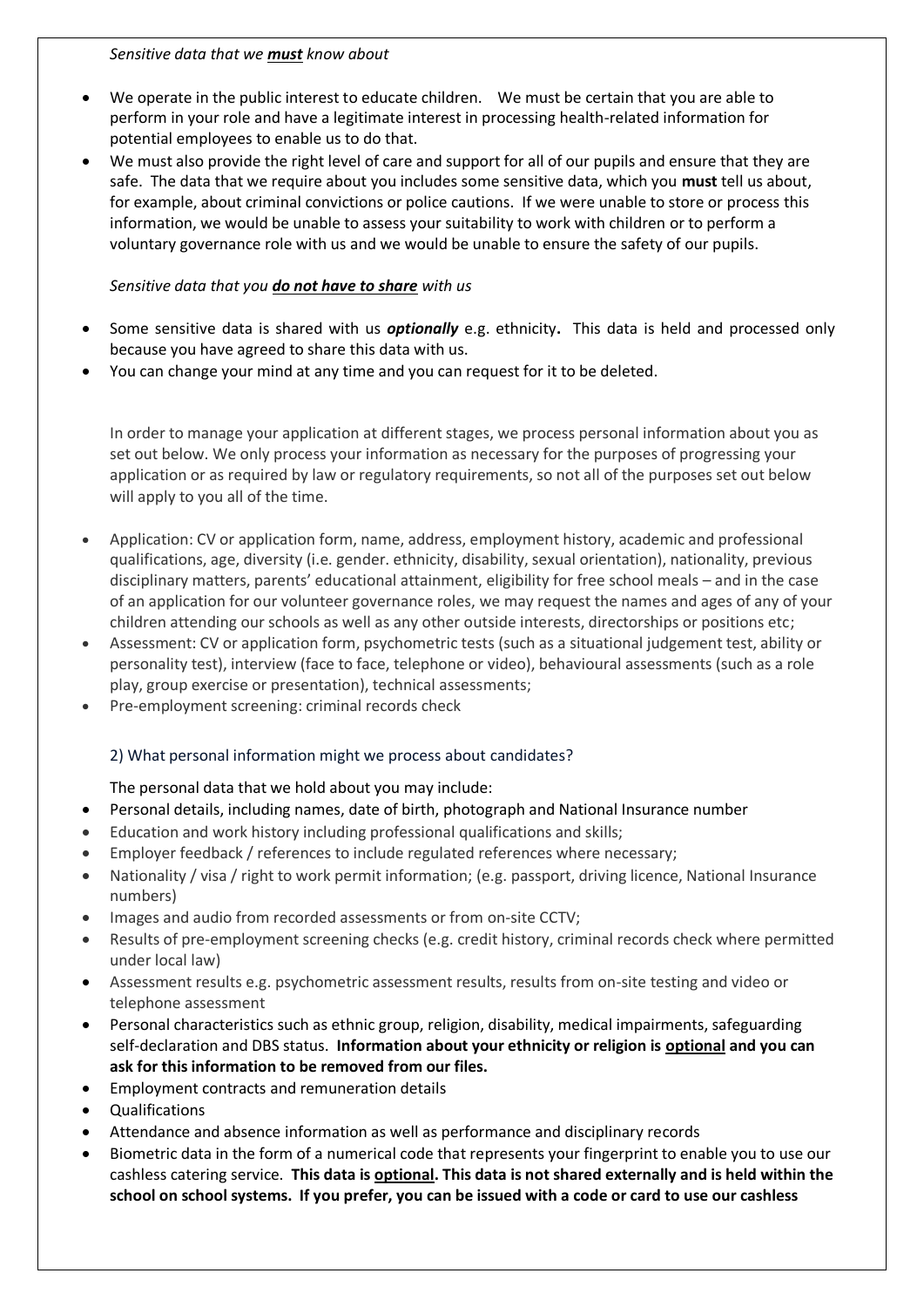#### **catering service.**

During the process we may also capture some additional sensitive personal data about you (e.g. disability information). We do this in order to make reasonable adjustments to enable our candidates to apply for jobs with us, to be able to take online/telephone assessments, to attend interviews/assessment centres, to prepare for starting at the Trust (if successful) and to ensure that we comply with regulatory obligations placed on us with regard to our hiring.

### 3) Who do we share your personal information with?

The Trust will need to share your personal information internally (both in the country where you may work and in other countries in the case where we use  $3<sup>rd</sup>$  party systems that are hosted overseas, such as Google). We may also be required to share it with some external parties such as the Department for Education (DfE) or local authority. For volunteer governance roles only, if you are successful, it is likely that some of your information (name, previous name, postcode, date of birth, Folio email address, date of appointment) will be shared securely with the DfE "Get Information About Schools" private database in light of our legal obligations to the DfE and ESFA. Name and appointment information will also be shared with GIAS for their public online interface where any member of the public can search for the names of those involved with school governance. These third parties and associates will be located within the United Kingdom. Your information will only be shared if it is necessary or required (for example in order to carry out pre-employment screening).

The recruitment process will involve:

- Assessing and progressing your application,
- Assessing your suitability (skills, strengths, behaviours for the role)
- Activities needed to complete the on-boarding and screening process should your application be successful.

To enable these processes your personal information may be shared internally, but the information shared is limited to what is required by each individual to perform their role in the recruitment process.

Your personal information may be shared internally with the following people:

- Those employees who would have managerial responsibility for you or are acting on their behalf;
- Employees involved in HR who have responsibility for certain HR processes (for example administration, recruitment, assessment, pre-employment screening);
- Employees in the Trust whose roles may include responsibility for investigating issues of non-compliance with laws and regulations, policies and contractual requirements;
- Employees in IT and system owners who manage user access;
- Audit and investigations employees in relation to specific audits/investigations; and
- Security managers for facilities / premises.

The Trust may also need to share your information with certain external third parties including:

- Companies who provide candidate interview and assessment services to the Trust;
- Suppliers who undertake background screening on behalf of the Trust (credit checking agencies, criminal checking services, etc.)
- Academic institutions (Universities, colleges, etc.) in validating information you've provided
- Other third-party suppliers (or potential suppliers), who provide services on our behalf.
- Department for Education or other Government departments as necessary

4) Where is my data stored? How do we protect your information?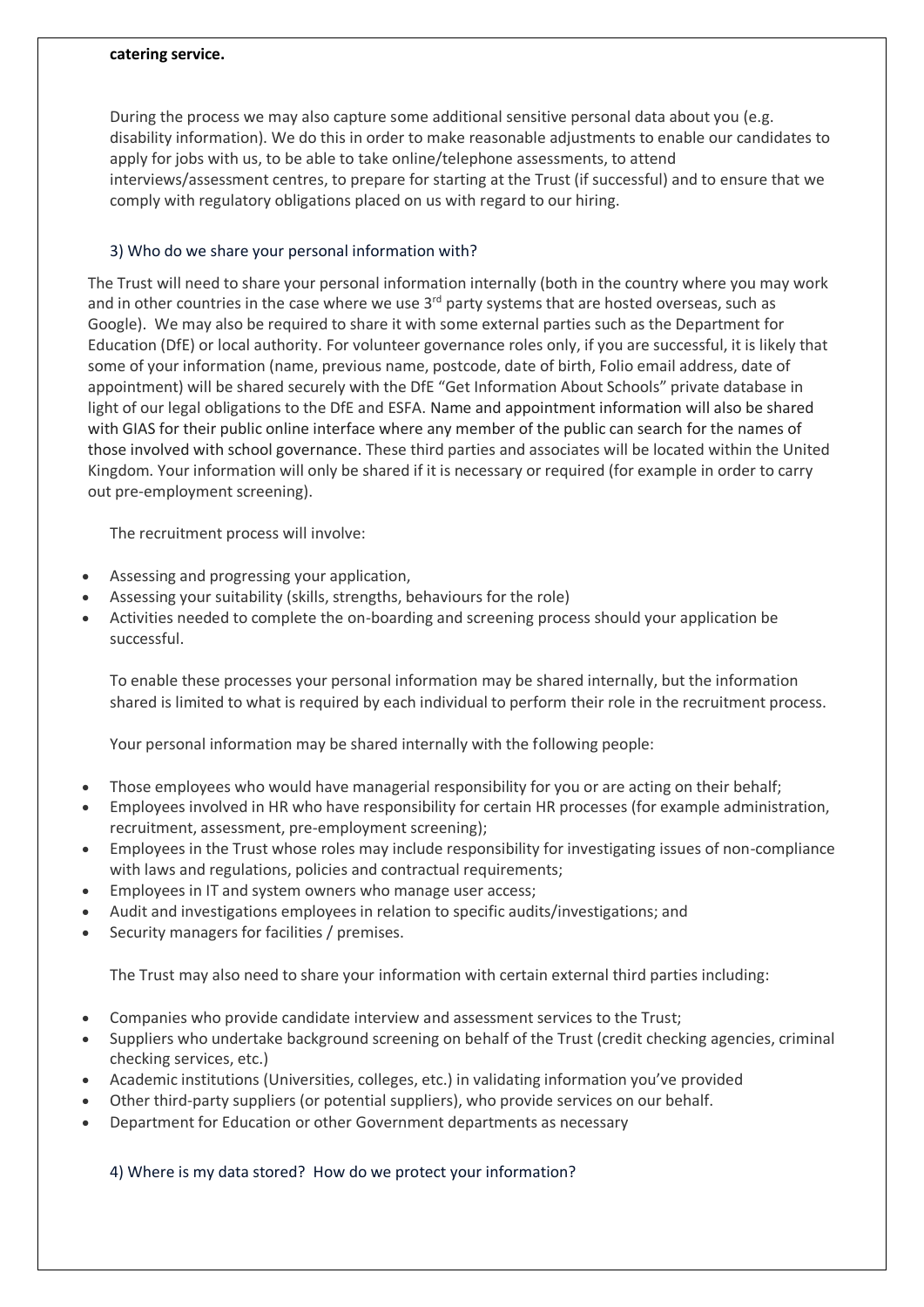Some of the data we process is stored on school systems only. Some data may be stored on the systems of organisations that we share data with, which includes cloud-based service providers. We always enquire from those that we share data with about the processes and policies that providers have in place to ensure that data held on their systems is protected.

Our HR and recruitment systems are protected to ensure that unauthorised or unlawful processing of personal information, accidental loss or destruction of, or damage to, personal information does not occur. This is done in accordance with the Trust's data protection policy, which is available for download on the Trust web site.

Where we share information with other parties located outside your country, as a minimum, we will require that such personal information is protected as required by the laws of the country where you work. We also third party suppliers or recipients of personal information to guarantee the same level of protection as provided by the Trust. Your personal information will be retained in accordance with the Trust's policy on data retention, which is in accordance with the Information & Records Management Society (IRMS). This means that we may hold some information after your application to the Trust is complete for a fixed period of time, after which it will be deleted, if your application is unsuccessful, or retained as part of your personnel file, if your application is successful.

We follow the guidance of the Information & Records Management Society (IRMS) in determining our data retention policies. Please contact our Data Protection Officer for further information.

### 5) What rights do you have in relation to your data?

Folio Education Trust is the Data Controller. You have a right to access personal information that we hold about you and can do this by contacting the Data Protection Officer (Sabin Qureshi) using dpo@foliotrust.uk.

You also have the following rights in addition to access:

- The right to be informed about how your data is used and why. This is the objective of this notice.
- The right to rectification of incorrect or incomplete data held about you.
- The right to erase data if there is no compelling reason for it to be held.
- The right to restrict processing of your data where there is an unresolved dispute about the data.
- The right to object to your data being processed due to your particular situation, if there is no compelling legitimate reason for your data to be processed.
- Rights in relation to automated decision making and profiling.
- Please contact our Data Protection Officer if you wish to exercise your rights or wish to make a complaint about data-handling. You may also approach the Information Commissioner's Office (ico.org.uk) with your concern.

As this document is updated, the current versions will be posted on the Trust web site.

#### 6) Screening checks

As part of the Selection process, the Trust performs a number of screening checks, where permitted by local law. These checks are only performed on candidates who have been selected for a role. Your consent will be requested before screening checks are performed.

#### 7) Criminal records checks

Given the nature of our business, we have legal and regulatory obligations to ensure that the people we employ can be relied upon to behave responsibly around children and understand appropriate safeguarding policies and procedures. We therefore ask questions about any prior civil or criminal proceedings you may have been subject to and may also conduct criminal record checks.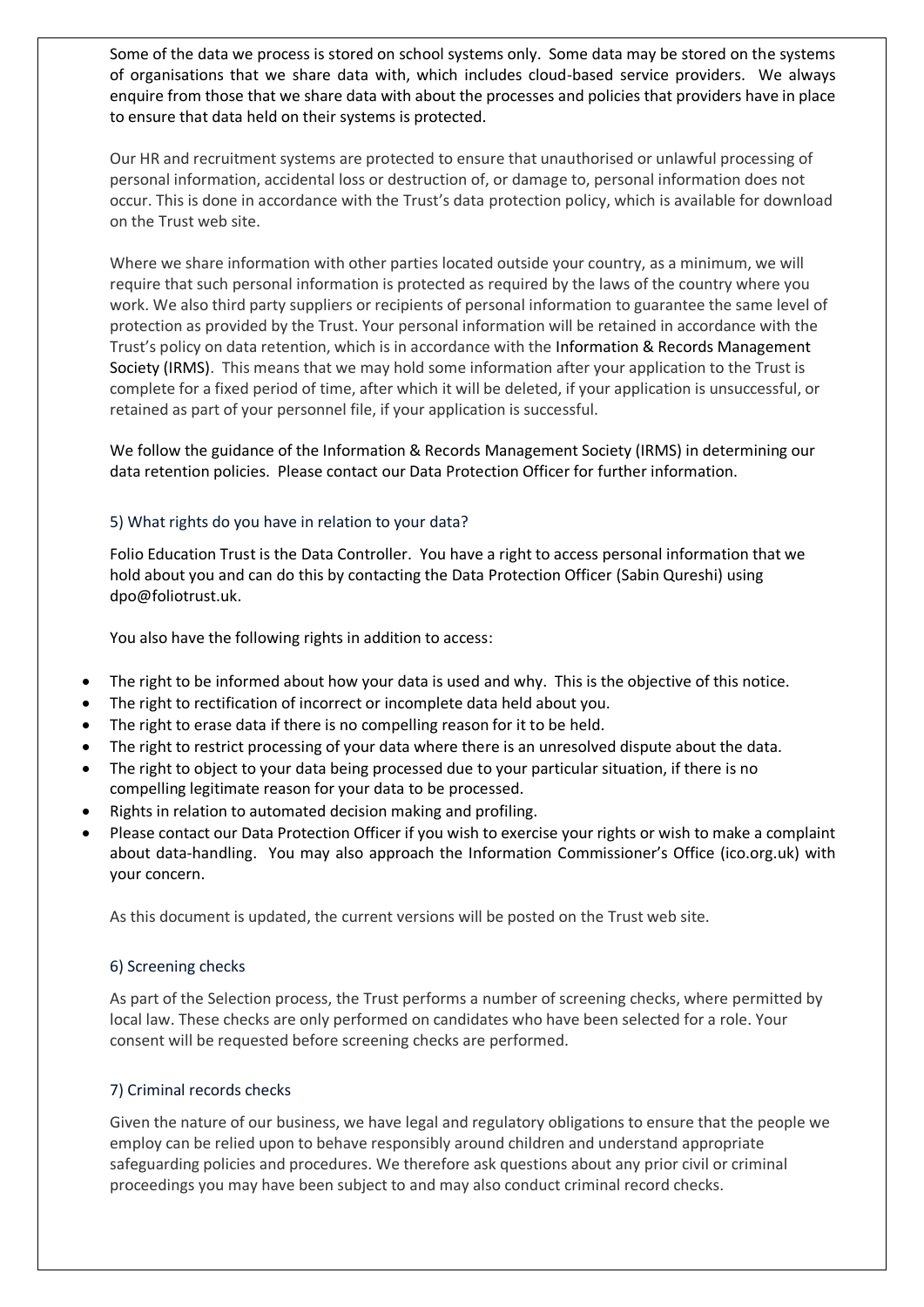### 8) Safeguarding screening

In order to comply with our legal and regulatory obligations in relation to safeguarding restrictions, we will screen your name against restricted lists. The screening will simply involve searching to ensure you are not on a restricted list. We are not able to employ anyone on a restricted list.

## 9) Processing Conditions

The Trust's entitlement to process your personal information is governed by a number of processing conditions. This means that we may rely on more than one of these conditions in order to process elements of your personal information throughout the recruitment process.

- The Trust will process your personal information in the administration of your application. As we work in the public interest to provide education, welfare and pastoral support to children and young people, we perform a task which serves the public interest and would be unable to undertake that task, if we were unable to recruit employees who were vetted to the appropriate level for working with children, as is required by the law.
- The Trust will also process your personal information where it is in the legitimate interests of the applicant or the Trust. This processing will always be fair, lawful and transparent (through this Notice) and will at all times comply with the principles of applicable privacy laws in the country within which you will be employed
- During the course of your application it may also be necessary for the Trust or its suppliers to process your sensitive personal information. This processing will be carried out on the basis of your express consent which is captured as part of the recruitment process. If you decide you no longer consent to this processing, please contact us to let us know and we will stop processing your sensitive personal information, however, you should be aware that we may then be unable to consider you for the role.

## *Schedule 1: Full list of information we may process*

- Name, work and home contact details
- Date and place of birth
- Education and work history
- Individual demographic information in compliance with legal requirements (such as marital status, national identifier, passport/visa information, nationality, citizenship, military service, disability, work permit, date and place of birth or gender)
- Health issues requiring adaptations to working environment
- Job title, grade and job history
- Employment contract related information (including compensation, location, hours of work and so on)
- Reporting and managerial relationships
- Parental and family relationships as well as any outside interests (for volunteer governance roles only)
- Leaves of absence (such as maternity leave, sickness absence)
- Photograph(s)
- Disciplinary / grievance records
- Time and attendance details
- Bank account details for salary payment purposes (for non-volunteer roles only)
- Skills and qualifications
- Training history and plans
- Results of original and ongoing employee screening, where relevant (see section 6)
- Details provided in relation to conduct policies (such as conflicts of interest, personal account dealing, trade body membership and so on)
- Health & safety incidents, accidents at work and associated records
- Building CCTV images and audio
- Audio recordings of telephone interviews
- Video and/or audio recordings of interviews
- Notes from face to face interviews
- Psychometric test results and associated reports